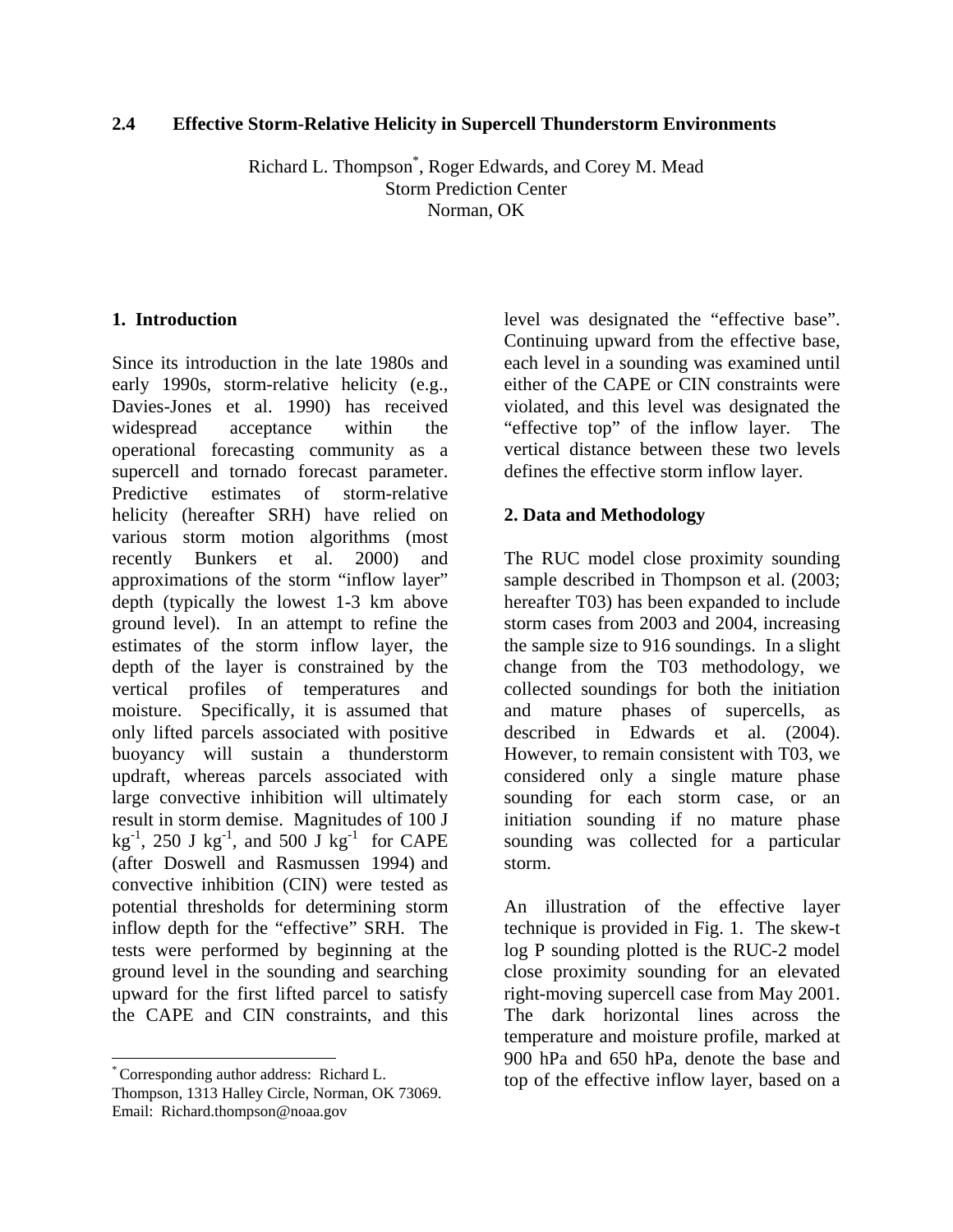

**Figure 1.** Skew-t/log P plot of a RUC-2 model proximity sounding for an elevated right-moving supercell. The heavy horizontal lines marked on the temperature and moisture profiles denote the locations of the "effective base" (near 900 hPa) and the "effective top" (near 650 hPa), using parcel constraints of 100 J kg-1 CAPE and -250 J kg-1 CIN.

parcel CAPE  $> 100$  J kg<sup>-1</sup> and a parcel CIN  $>$  -250 J kg<sup>-1</sup>. For these CAPE and CIN constraints, the effective inflow layer in Fig. 1 begins at 699 m above model ground level, and extends upward to 3395 m above model ground level, resulting in an inflow layer depth of 2696 m. The same technique was applied to all 916 close proximity soundings derived from the RUC model, utilizing CAPE and CIN magnitude thresholds of 100 J kg<sup>-1</sup>, 250 J kg<sup>-1</sup> and 500  $J kg^{-1}$ .

As part of this investigation, it became necessary to develop a storm motion technique that applies to both surface-based and elevated supercells. The "internal dynamics (ID) method" supercell motion algorithm developed by Bunkers et al. (2000) relies on estimating two components of storm motion: advection by the mean wind, and storm propagation based on the vector shear through a portion of the storm

depth. Each of these components were examined by Bunkers et al. (2000), and storm motion errors were minimized for the mean wind and vector shear through the lowest 6 km above ground level layer. However, all of the supercells in the Bunkers data set were surface based, which brings into question the utility of the ID method in elevated supercell cases where the supercells can be decoupled vertically from the near-ground environment.

To account for the possibility of a storm decoupled from the near-ground environment, the ID method was modified to include the "effective shear" described in Thompson et al. (2004a), as well as the mean wind through the same layer as the effective shear. A simple test of this modified ID method was performed on our sample of 95 significantly tornadic (F2 or greater damage) supercell soundings, and 39 elevated right-moving supercell soundings. A comparison of mean absolute errors for the ID method and the modified ID method revealed error reductions of 0.09 m  $s^{-1}$  and  $0.51$  m s<sup>-1</sup> for the significantly tornadic (surface-based) supercells and elevated supercells, respectively, when using the modified ID method.

### **3. Results**

The ranges of median heights for the top and base of the effective storm inflow layer are shown in Fig 2. The variation of the CIN constraint from -250 J kg<sup>-1</sup> to -500 J kg<sup>-1</sup> has little impact on the effective layer depth for all storm groups (compare the red and gray bars in Fig. 2), likely because CIN magnitudes greater than  $250$  J kg<sup>-1</sup> are rare in this proximity sounding sample. Variation of the CAPE from 100 J  $\text{kg}^{-1}$  to 500 J  $kg^{-1}$  has a larger impact and tends to reduce the depth of the effective layer by several hundred meters (compare the blue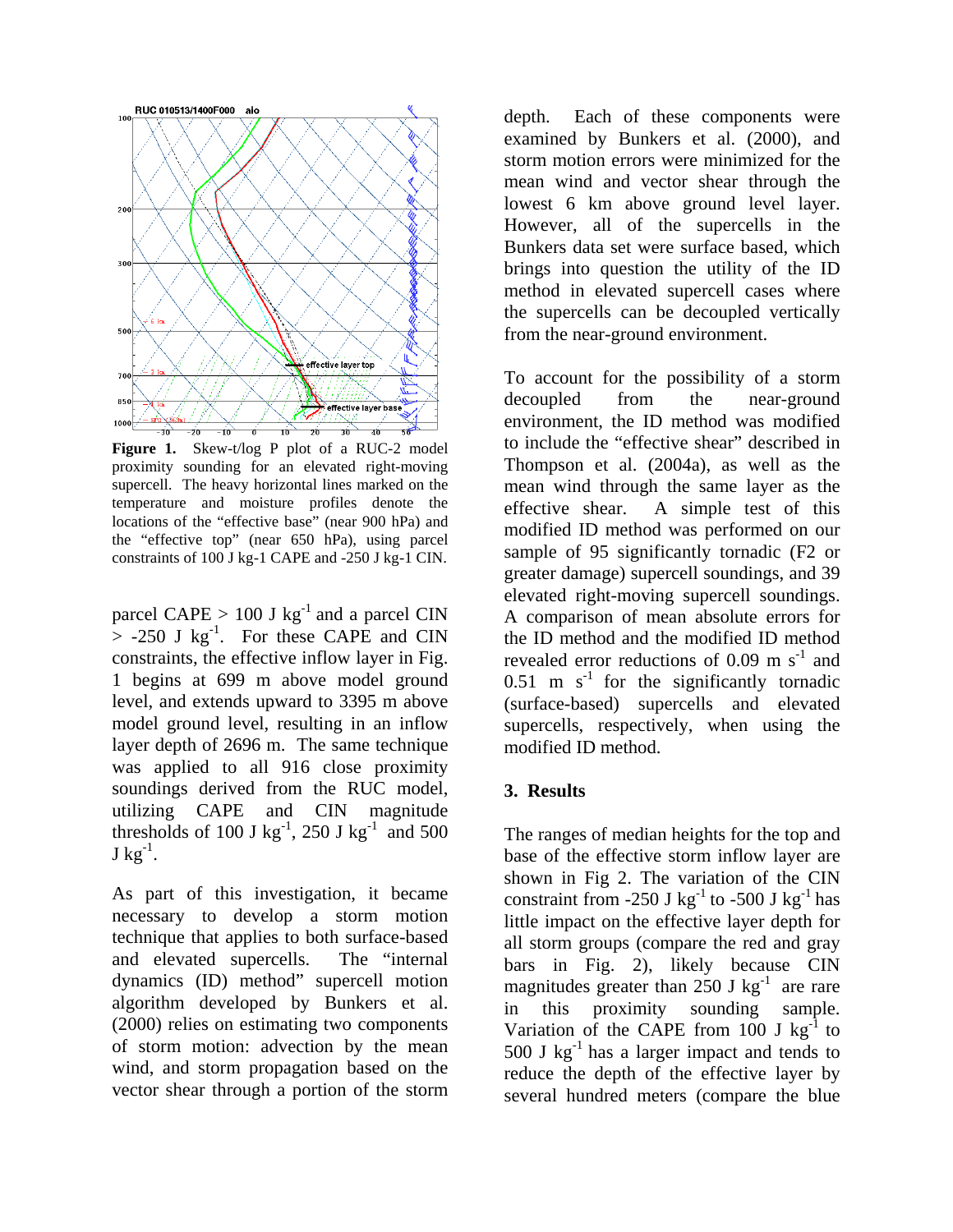bars to the gray bars in Fig. 2). It is important to note that the most stringent constraints (500 J kg<sup>-1</sup> CAPE and -250 J kg<sup>-1</sup> CIN) resulted in the loss of storm soundings when no parcels in the profile met the constraints. The number of soundings with no parcels meeting the most stringent constraints (primarily the CAPE constraint) ranged from 25% of the elevated rightmovers, to 7% of the non-supercells, to only 1% of the significantly tornadic supercells.



**Figure 2.** Median effective layer depths (m above ground level) for proximity soundings associated with six classes of thunderstorms with sample sizes noted in parentheses on the figure: significantly tornadic supercells (sigtor), weakly tornadic supercells (weaktor), nontornadic supercells (nontor), elevated right-moving supercells (elev), marginal right-moving supercells (mrgl), and discrete nonsupercells. The top of each bar represents the median effective layer top, and the bottom of the bars represent the median effective layer base. The solid gray bars are for the 100 J kg<sup>-1</sup> CAPE and -250 J kg<sup>-1</sup> CIN parcel constraints, the light red bars are for the 100 J  $\text{kg}^{-1}$  CAPE and -500 J  $\text{kg}^{-1}$  CIN parcel constraints, and the heavier blue outlined bars are for the 500 J  $kg^{-1}$  CAPE and -500 J  $kg^{-1}$  CIN parcel constraints.

Figure 3 shows the depth of the effective inflow layer varies linearly with the threshold choices such that the deepest effective layers correspond to the least stringent CAPE and CIN thresholds (e.g.,  $CAPE > 100$  J kg<sup>-1</sup> and  $CIN > -500$  J kg<sup>-1</sup>)

and the shallowest effective layers correspond to the most stringent thresholds  $(CAPE > 500 \text{ J kg}^{-1} \text{ and } CIN > -250 \text{ J kg}^{-1}$ . The least stringent effective layer constraints (CAPE > 100 J kg<sup>-1</sup> and CIN > -500 J  $kg^{-1}$ ) result in inflow layer depths typically ranging from 1 to 3 km above ground level, though there is substantial variability from case to case.



**Figure 3.** Box and whiskers plots of effective layer depth (m above ground level) for the less stringent 100 J  $kg^{-1}$  CAPE and -500 J  $kg^{-1}$  CIN parcel constraints on the left, and the more stringent 500 J  $kg^{-1}$  CAPE and -250 J  $kg^{-1}$  CIN parcel constraints on the right. The shaded boxes denote the range of values from the  $25<sup>th</sup>$  to the  $75<sup>th</sup>$  percentiles, with the median values labeled within the box. The whiskers extend upward to the  $90<sup>th</sup>$  percentile values, and downward to the  $10<sup>th</sup>$  percentile values. The supercell groups shown and sample sizes are the same as in Fig. 2.

Effective SRH decreases markedly from the significantly tornadic supercells to the nontornadic supercells (Fig. 4), while the effective SRH with elevated right-moving supercells (which rarely produce tornadoes themselves) resembles the values associated with nontornadic supercells. The ability to discriminate between significantly tornadic, weakly tornadic, and nontornadic supercells with SRH based on the effective layer is not particularly sensitive to the specific threshold choices tested. Since almost all of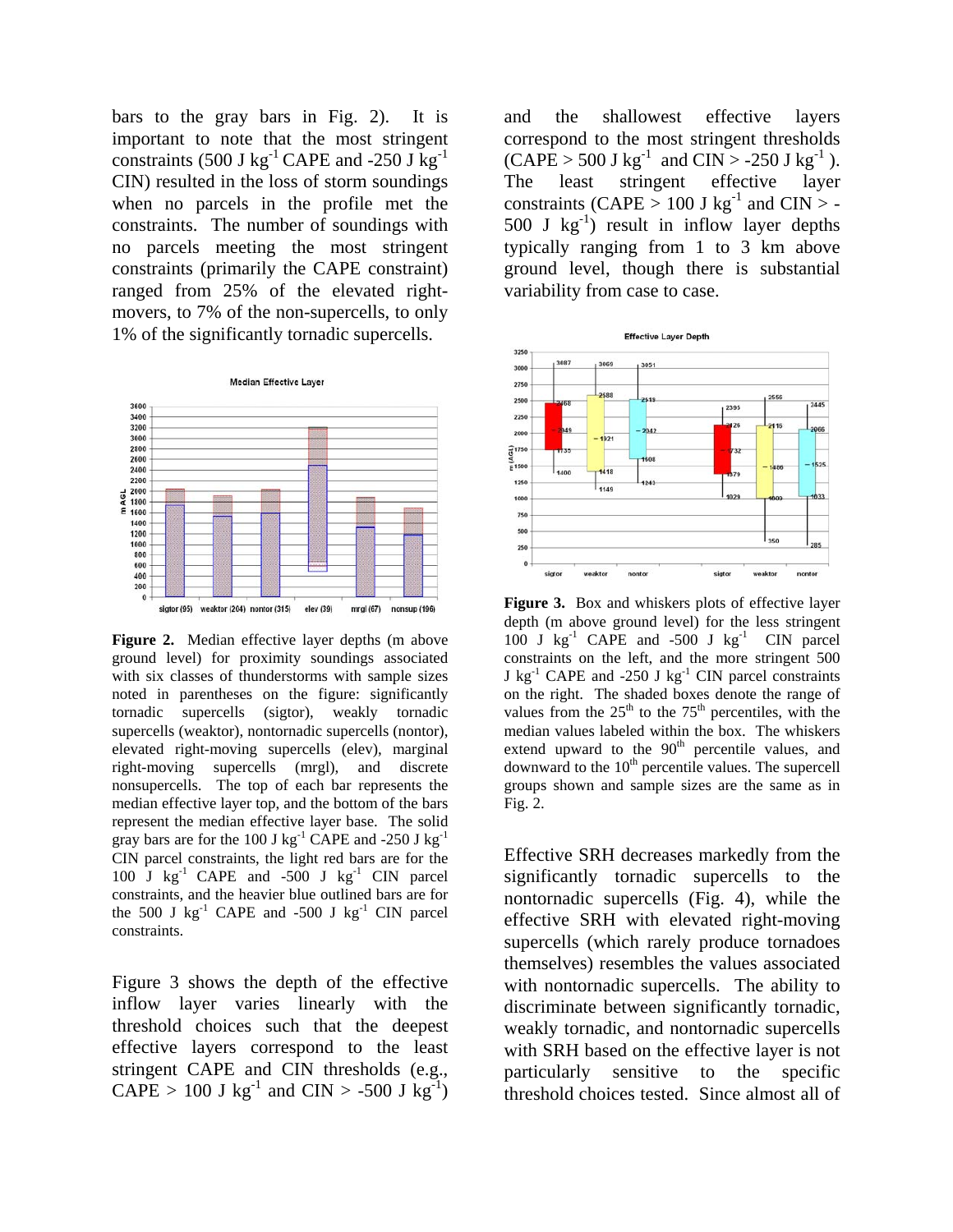our RUC model proximity soundings contained parcels that met the minimum 100 J kg<sup>-1</sup> CAPE and -250 J kg<sup>-1</sup> CIN constraints, these values were chosen to define the effective layer depth in the default effective SRH calculations.



**Figure 4.** Box and whiskers overlay plots of effective SRH  $(m^2 \text{ s}^{-2})$  for each storm group corresponding to the most stringent parcel constraints in light red, and the least stringent parcel constraints in solid gray. The box and whiskers conventions are the same as Fig. 3, and the storm group conventions are the same as Fig. 2.

Calculations of SRH in supercell environments have been based typically on a fixed layer (e.g., 0-3 km above ground level) and a storm motion estimate that was developed from a sample of surface-based supercells (e.g., the ID method). Two concerns with this typical approach are the representativeness of 0-3 km as the "inflow" layer for most supercells, and the special case of over-estimating SRH in elevated supercell cases by including vertical shear in the near-ground layer that may be decoupled vertically from the storm (i.e., instability based above a stable surface layer in a warm advection pattern). The depth of the layer feeding a supercell updraft varies depending on the CAPE and CIN constraints chosen. For the particular default parcel constraints of at least 100 J  $kg^{-1}$  CAPE and a CIN

magnitude of no more than 250 J  $kg^{-1}$  CIN, the depth of the inflow layer for the surfacebased supercells varies from 1 km to 3 km above ground level (similar to the left hand side of Fig. 3). The median inflow layer depth for the elevated supercells is similar to that of the surface-based supercells, except that the effective storm base begins near 700 m above ground level (see Fig. 2).

In comparing SRH calculations for the effective inflow layers and the fixed 0-3 km layer (Fig 5), the effective SRH discriminates more clearly between the classes of surface-based supercells. The parcel constraints of 100 J  $\text{kg}^{-1}$  CAPE and  $-250$  J kg<sup>-1</sup> CIN are not so harsh as to mask elevated supercell environments with relatively small CAPE, but are substantial enough to remove the influence of inflow parcels characterized by either excessive CIN or minimal buoyancy.





**Figure 5.** Box and whiskers overlay plots of effective SRH ( $m^2$  s<sup>-2</sup>) based on the 100 J kg<sup>-1</sup> CAPE and  $-250$  J kg<sup>-1</sup> CIN parcel constraints (solid gray), and 0-3 km SRH (blue,  $m^2$  s<sup>-2</sup>). Storm group conventions are the same as Fig. 2.

Of particular interest in Fig. 5 is the large variation in SRH between the fixed 0-3 km layer and the effective layer for the elevated right-moving supercells. The other five storm groups reveal a consistent reduction in SRH from the 0-3 km layer to the effective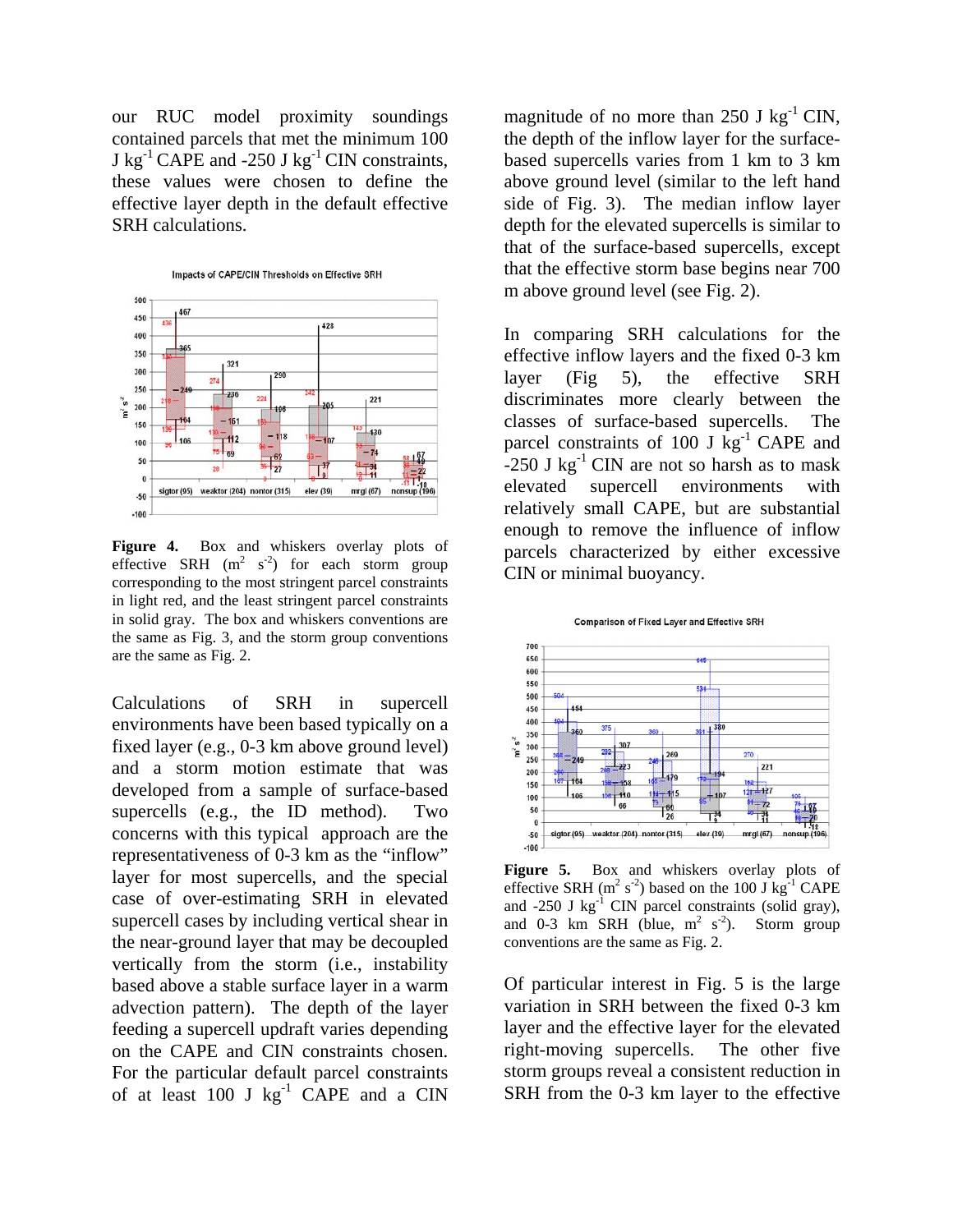layer, owing to the shallower depth of the effective layer in the majority of cases (refer to Fig. 2). However, the impact of the effective layer is most pronounced with the elevated right-moving supercells, where 0-3 km SRH magnitudes are several times larger than the effective SRH values. Elevated supercells are relatively common in warm advection regimes which are associated with substantial CAPE based above the ground. The fixed 0-3 km layer includes the impact of the near-ground layer which tends to be characterized by large vertical shear but little or no buoyancy in these regimes. However, the effective SRH only considers the layer associated with some buoyancy and without excessive CIN. Results are similar when comparing the 0-1 km SRH to the effective SRH (Fig. 6).

Comparison of Fixed Layer (0-1 km) and Effective SRH



**Figure 6.** Same as Fig. 5, except with an overlay of the 0-1 km SRH (green).

An illustration of the impact of the effective layer approach on SRH calculations is shown in Fig. 7 for an elevated right-moving supercell case. The fixed layer 0-3 km SRH for this supercell case was  $458 \text{ m}^2 \text{ s}^{-2}$  (ID Method storm motion), while the effective SRH was reduced to  $158 \text{ m}^2 \text{ s}^{-2}$  (modified ID Method storm motion). The reduction in SRH owes to the exclusion of the relatively dry and stable layer from the ground to 900 hPa (see Fig. 1) in the effective SRH

calculation.



**Figure 7.** Hodograph illustration of the effective SRH for the same elevated supercell case presented in Fig. 1. The shaded area on the hodograph denotes the effective SRH layer, based on the modified ID method storm motion, and the dashed lines enclose the standard 0-3 km SRH area based on the ID method storm motion. The color coded segments of the hodograph represent the lowest 3 km (red), 3-6 km above ground level (green), 6-9 km above ground level (cyan), etc.

#### **4. Conclusions**

A technique to define the inflow layer of a thunderstorm, in terms of constraints on lifted parcel CAPE and CIN values, was developed and tested on a sample of 916 close proximity soundings derived from RUC model analyses, after T03. This sounding technique, identified as the effective layer, was applied to calculations of SRH with the intent of replacing fixed layer SRH calculations. Results of this approach suggest that the effective SRH more clearly discriminates between significantly tornadic and nontornadic supercells than the standard 0-1 km and 0-3 km fixed layer versions of SRH (see Rasmussen and Blanchard 1998), and is more representative of an elevated storm's available streamwise vorticity.